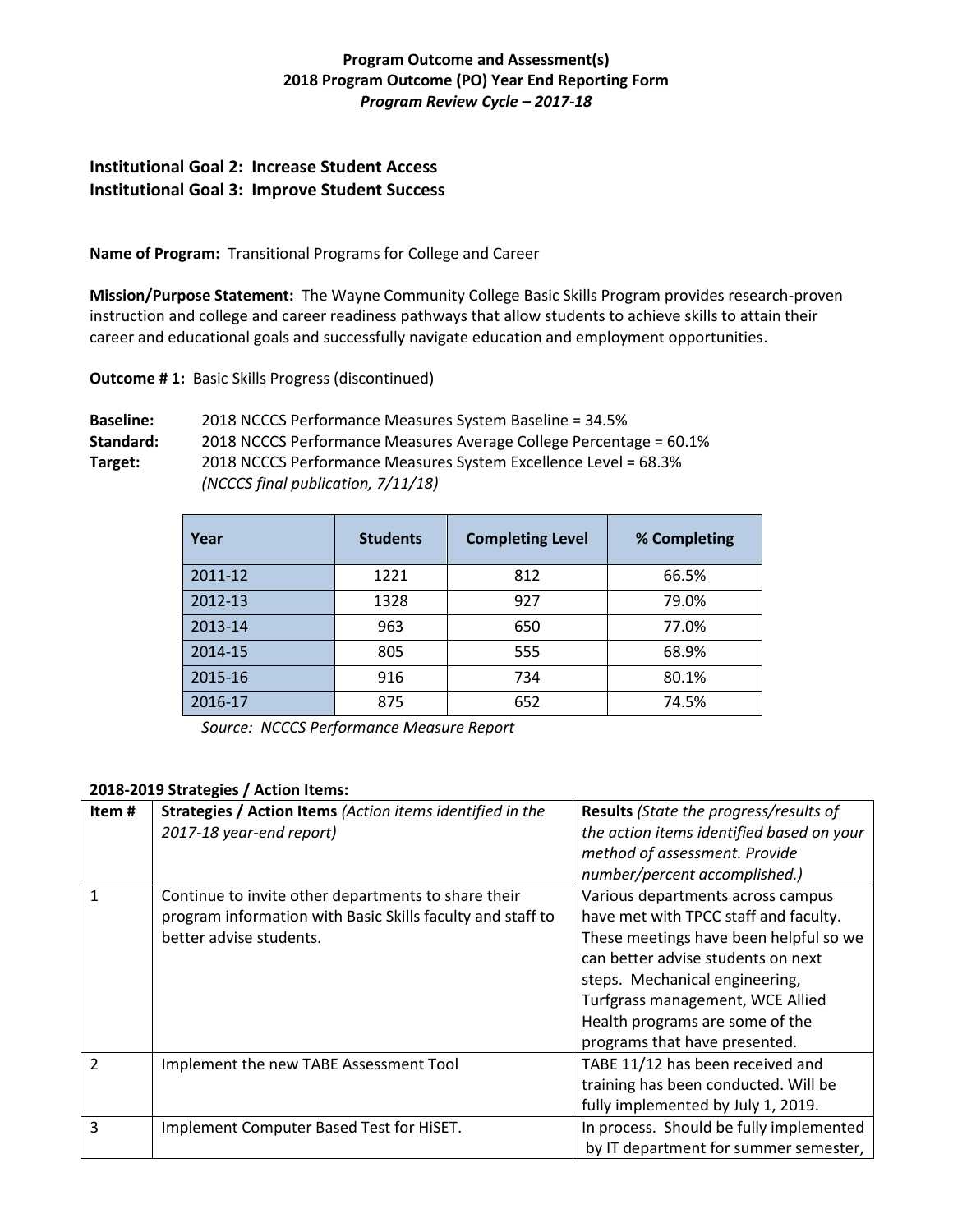|  | 2010<br>.ر_ر_<br>____ |
|--|-----------------------|

**Provide narrative for analysis of outcome data.** *(Based on the data, provide a narrative of your analysis of the data. Indicate factors that may have affected your service unit outcome data. State any changes you plan to address for next year that may affect / increase your service unit outcome data.)* 

WCC Transitional Programs for College and Career exceeded the Excellence level in Student Progress with 74.5%. For the upcoming 2018/2019 school year, progress will be measured by number of students who achieve at least one educational functioning level gain number of periods of participation with measurable skill gains.

**Provide narrative for analysis of standard/target.** *(As a result of the data analysis, indicate changes to the standard or target. Did you meet your standard/target? If you met your standard/target, what percentage would you like to increase your standard/target? Please provide an overall analysis of the results of your standard/target. Provide percentage of increase/decrease.)* 

WCC TPCC exceeded the system excellence level. We were one of the top ten colleges in the state in student progress.

| Item# | Action Items (Identify new strategies/action items and/or<br>use the same strategies/action items from previous year.) | <b>Assessment of Action Items (State the</b><br>method of assessment; how you plan to<br>evaluate/assess the results of the action<br><i>items.</i> ) |
|-------|------------------------------------------------------------------------------------------------------------------------|-------------------------------------------------------------------------------------------------------------------------------------------------------|
|       | Fully implement HiSET computer based testing.                                                                          | Show number of students using<br>computer based HiSET testing.                                                                                        |
|       | Implement scanning process for TABE 11/12 answer<br>sheets.                                                            | Run reports/analysis after using<br>scannable answer sheets.                                                                                          |
| з     | Increase number of staff eligible to administer GED/HiSET<br>testing.                                                  | Staff trained to test.                                                                                                                                |

#### **2019-2020 Strategies / Action Items:**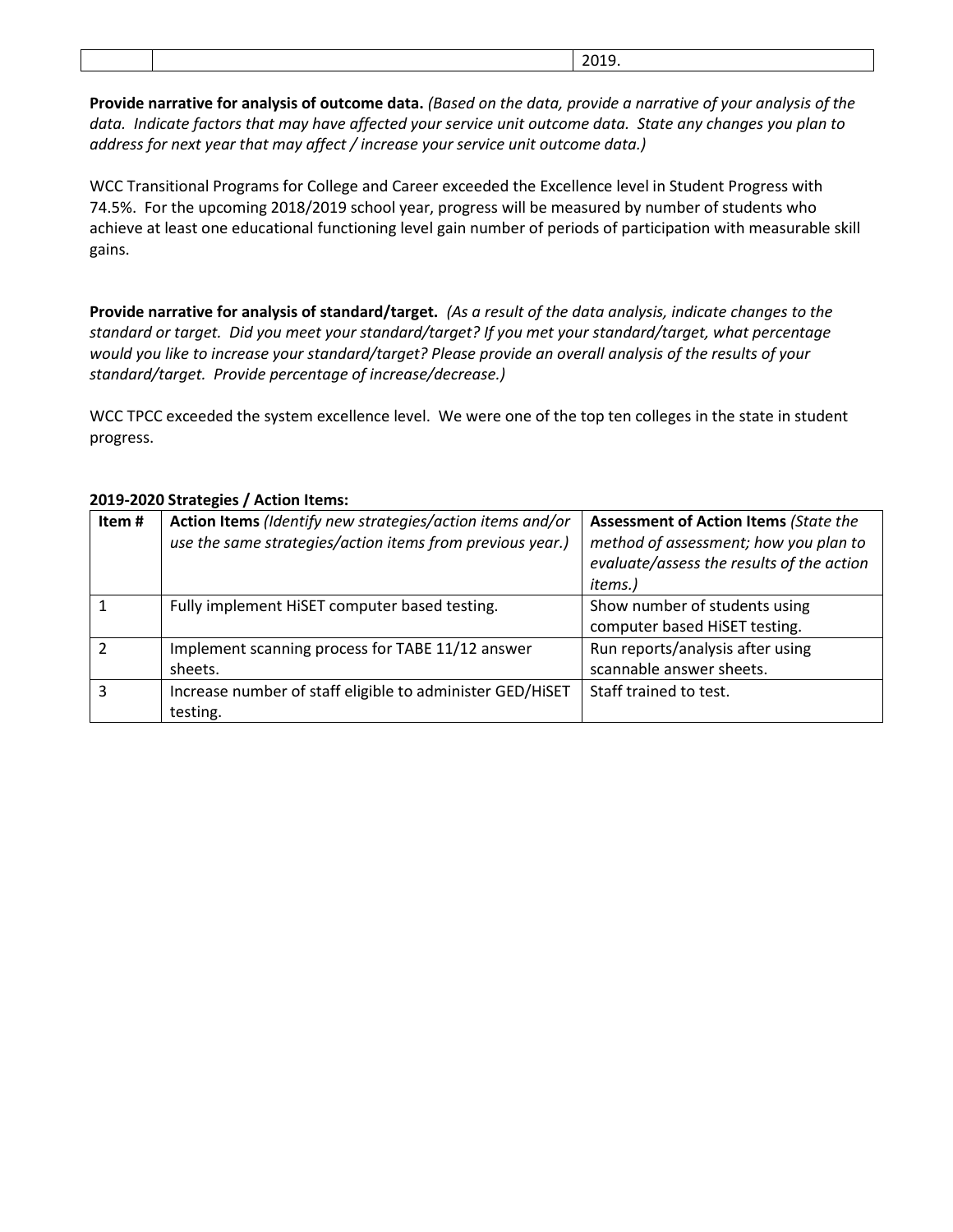**Outcome # 2:** Basic Skills Transition to post-secondary.

Description of outcome: Transitional Programs for College and Career (Basic Skills) students that enter CE or CU programs while enrolled or exiting Basic Skills during program year. The results will be calculated as the number for current program year BSP students that enter CE or CU classes within the succeeding program year.

| <b>Baseline:</b> | 13% (2015-16 WCC Results)          |
|------------------|------------------------------------|
| Standard:        | 15.4% (Average College Percentage) |
| Target:          | 25% (Performance Goal)             |

**Data / Results:** 

## **Post-Secondary Education or Training Transition to Wayne Community College**

| Program<br>Year | Number of<br><b>Completers</b> | Curriculum<br>(Spring,<br>Summer, or<br>Fall) | %<br>Transition | Workforce<br><b>Continuing Education</b><br>(Spring, Summer, or<br>Fall) | %<br>Transition | Total<br>Transition<br><b>Attained %</b> |
|-----------------|--------------------------------|-----------------------------------------------|-----------------|--------------------------------------------------------------------------|-----------------|------------------------------------------|
| 2015-16         | 182                            | 14                                            | 8%              | 10                                                                       | 5%              | 13%                                      |
| 2016-17         | 135                            | 11                                            | 8%              | 10                                                                       | 7%              | 16%                                      |
| 2017-18         | 123                            | 23                                            | 19%             | 58                                                                       | 47%             | 66%                                      |

*Sources: Entrinsik Informer BS – TPCC Graduation (AHS, HSEGED, or HSEHIST) – 07/01/xx – 06/30/xx, Entrinsik Informer IR – CE Enrollment (without BSP students), and Entrinsik Informer – FC – End of the Term Information by Program Code or By Advisor*

## **Post-Secondary Education or Training Data Matching to All Colleges**

| Program Year | Attained %                         |
|--------------|------------------------------------|
| 2012-13      | 30%                                |
| 2013-14      | 29%                                |
| 2014-15      | 22%                                |
| 2015-16      | <b>WIOA Transition</b>             |
| 2016-17      | Transition                         |
| 2017-18      | Credential Attainment data at 50%* |

*Source: NCCCS Desktop Monitoring Report (Colleague and Data matching)*

*\*Credential attainment is based on student moving to post-secondary or employment within NRS program year.* 

# **2018-2019 Strategies / Action Items:**

| Item#         | Strategies / Action Items (Action items identified in the<br>2017-18 year-end report)                                                           | <b>Results</b> (What has been the progress /<br>results of the strategies / action items to<br>reach the projected outcomes? Please<br>use data; numbers / percent to justify<br>outcomes.) |
|---------------|-------------------------------------------------------------------------------------------------------------------------------------------------|---------------------------------------------------------------------------------------------------------------------------------------------------------------------------------------------|
|               | Implement requirement for AHS students to take College<br>and Career Transition Class.                                                          | Students can take transition class as an<br>elective. It is not required due to the<br>increase in number of online students.                                                               |
| $\mathcal{P}$ | Develop a TPCC General Handbook that includes all the<br>possible quick certification classes offered at WCC to<br>assist in advising students. | Too expensive.                                                                                                                                                                              |
|               | Completely revise the Student Planner to focus on                                                                                               | Too expensive.                                                                                                                                                                              |